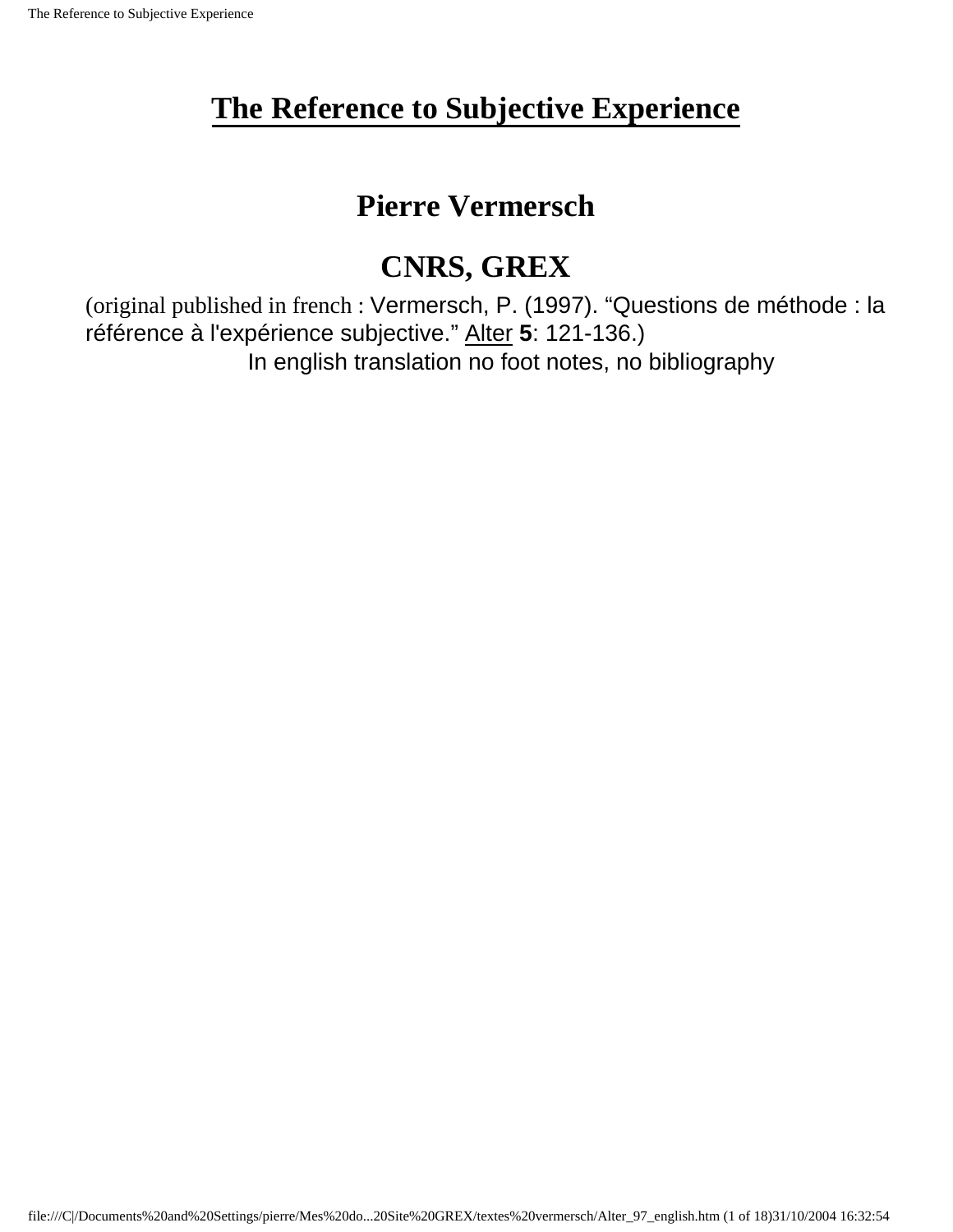<span id="page-1-1"></span><span id="page-1-0"></span>It is almost inevitable that a psychologist, convinced of the importance of taking account of subjective experience in the first person mode, should have had to to come to terms with phenomenology. In so doing, one is rapidly forced to take note of the distinction, in principle, between a transcendental phenomenology and any form of project seeking to develop a psychology, whether or not it may rely upon phenomenology. However, over and beyond this truth confirmed both by Husserl and his successors, a difficulty arises with regard to Husserl's unceasing reminders relative to both the distinction itself (as though it could never simply be established once and for all) and to the need to demonstrate that a change in the mode of analysis suffices for a change in the point of view. In addition, the existence of a 'psychological way' of the reduction as well as the project for a phenomenological psychology or pure psychology<sup>[\[2\]](#page-16-1)</sup>, introduces new tensions. My aim in this article is not to try to clarify this distinction  $\frac{3}{3}$  but to investigate the approach to phenomenology which it implies by concentrating on the way in which its analyses can be carried through with reference to a diversity of source material. In so doing I do not want to obscure the difference between the two attitudes, transcendental phenomenology and psycho-phenomenology, but to question the way in which each takes account of what provides them with their basic material, in the conviction that the use made of this *materia prima* will be unfolded in accordance with two distinct projects which, as such, should not be confused, and this because psycho-phenomenology is a sub-discipline of psychology and as such both an empirical science and a science directed toward the singularity of subjective experience $\frac{41}{4}$ . But the common denominator certainly seems to be what is given 'in the flesh', subjective experience as Husserl himself shows us through his way of working with examples drawn from lived experience. Phenomenological philosophy does not bear upon an analysis of results in the sense of an empirical science; rather it clearly emphasises the analysis of essences. But do we not discern in the very dynamic of this analysis, an incontrovertible reference to a singular lived experience, even if it is neither its singularity nor its empirical character which matters in the final analysis? Can one extract essences without reference to a lived experience? Can one make honey without flowers?

<span id="page-1-4"></span><span id="page-1-3"></span><span id="page-1-2"></span>It seems to me that in trying to answer this question one is perforce engaged in a reflective grasp of the very act of reference, of what it circumscribes, of what it is justified by, of what it is supported by. My aim is to run the risk  $\frac{5}{5}$  of developing a methodological exchange of views with philosophers inasmuch as we are all of us interested in the study of subjective experience. Two ways of gaining access to subjective experience seem possible. The first passes by way of a reflection upon texts<sup>[6]</sup>. But this can provide no more than food for thought because what is envisaged is the very same material as that to which reference is made. The second passes by way of access to one's own experience in the first person. I am going to take account of both these two approaches one after the other.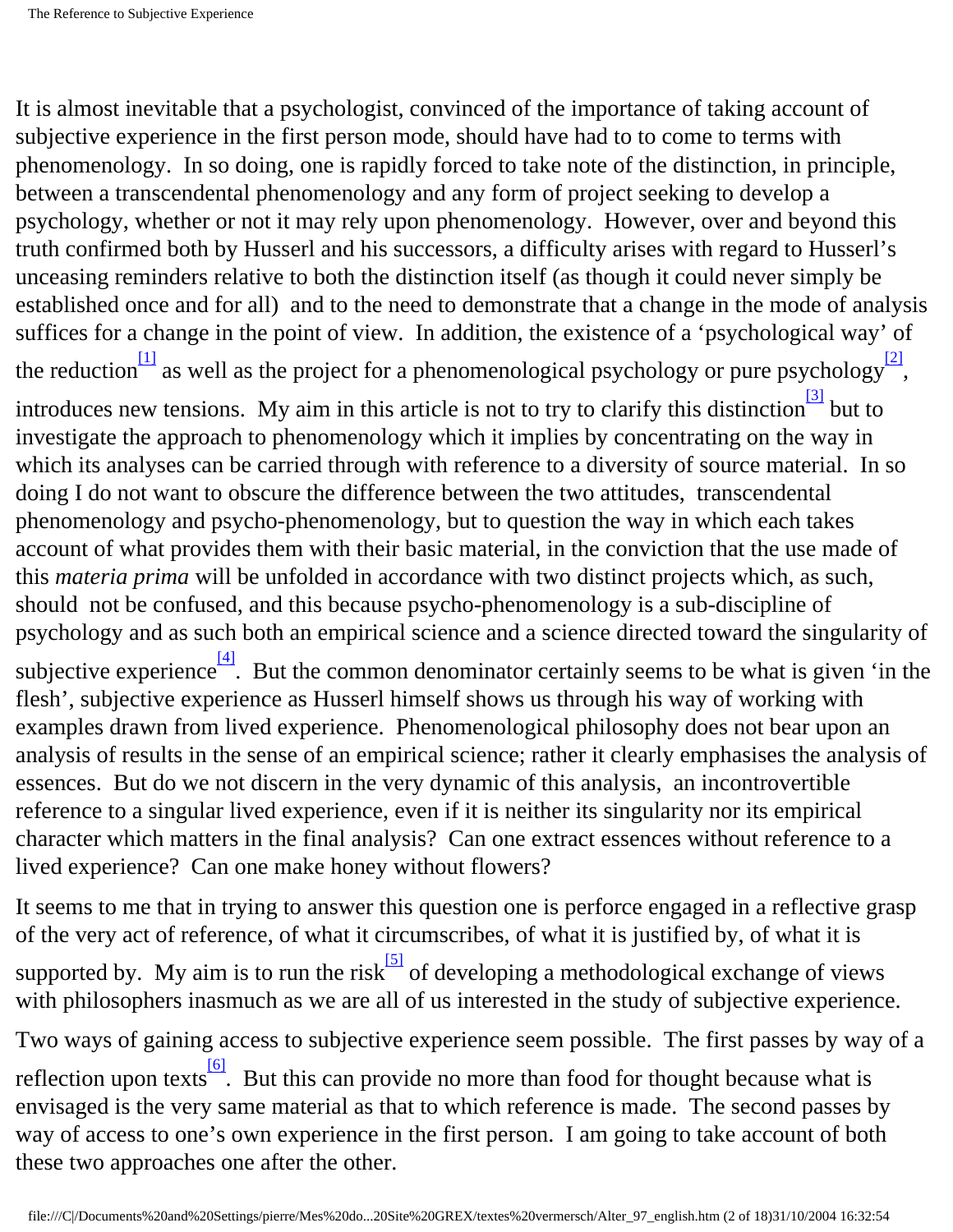#### **The Reference to Texts**

The reference to texts refers to a multiplicity of types of text which do not entail the same reading practise or even the same mode of reference. As a primary distinction I invoke the difference between the text as 'object' and the text as 'sign'.

#### **Text-object**

Let us suppose that the text is considered in and of itself. In this sense it is an object which is subjected to a literary, linguistic, grammatical or lexical analysis, that is, to a hermeneutical

<span id="page-2-0"></span>examination. In this sense, a text on sleep  $\frac{7}{2}$  by Husserl can be studied for what Husserl really wanted to say about it without the one who conducts this study being committed to any conclusions concerning the nature of the object 'sleep'. Responsibility for the discussion on the object 'sleep' is left to the author. The sole object of his analysis is the text as text. If I take as my point of reference Husserl's work of description and analysis as exemplified in texts like *Experience and Judgement, Thing and Space* or quite simply in the exemplary task of

differentiating retention and resonance  $\frac{8}{8}$ , this analytical examination of the text as object pertains

<span id="page-2-2"></span><span id="page-2-1"></span>more to the history of the philosophy of exegesis than to the activity of phenomenology<sup>[\[9\]](#page-16-8)</sup>. Nevertheless, this kind of reading also contributes towards a research interest which aims at an object over and beyond the text.

#### **Text-sign**

If what I have in mind is the object 'sleep', the former approach can only appear as a preamble (necessary for avoiding misunderstandings and benefiting from the experience acquired through a first examination - assuming that I have some confidence in the author) from which I seek to move on to another point of view which examines the text from the standpoint of what it refers to: the object 'sleep'. In this sense the text is no longer the object but the sign of what it points towards. Henceforward, the methodological question which lies at the root of my referential activity is that of determining how what exists as a system of signs gets referred to the object which features as its referent. What are the methodological characteristics of that operation which has made it possible to move from the referent, the object of my research, to a discussion about this referent which brings out its properties, its structure, essence, laws, etc. It is no longer a question of simply being sure of having understood what the author wanted to say but of examining the steps employed to justify the fact that he said it. Upon what are his claims founded? How does he establish his claims?

But perhaps it will prove necessary to draw further distinctions relative to this reference to texts as signifying. By taking account of the different aims and procedures involved, I propose to distinguish between 'texts as results' and 'texts as testimony'.

Result-texts.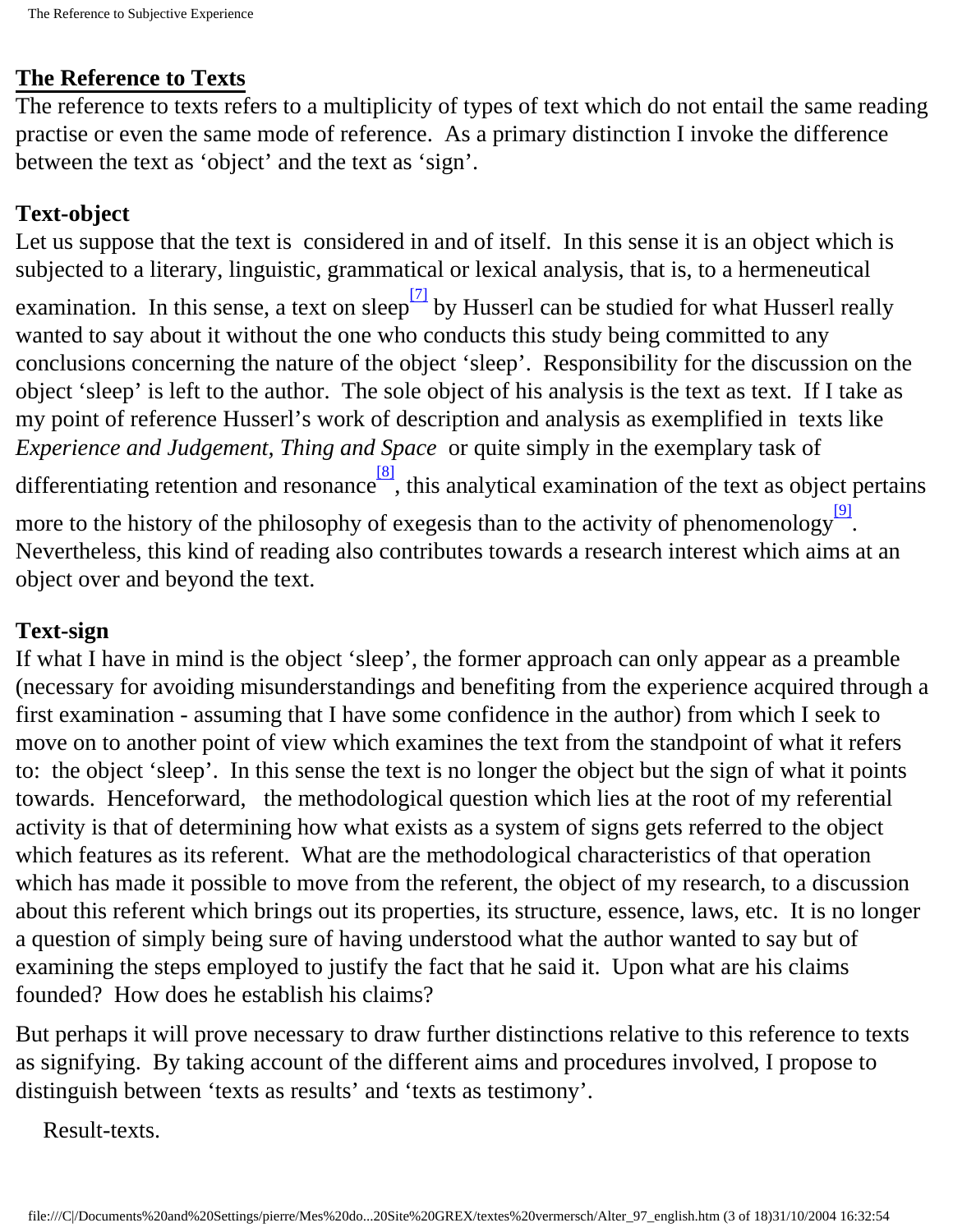Result-texts bring together a group of conclusions and all or part of the steps which made it

<span id="page-3-0"></span>possible to reach them. They seek explicitly to arrive at formulations of results<sup>[\[10\]](#page-16-9)</sup>. They can be situated at different levels of condensation: the basic level of a monograph bearing upon the study of a particular problem and a more comprehensive level aiming to draw up an inventory of all the evidence relating to the same question. This second level will raise further problems as regards the methodological procedures needed to establish the conclusions. Most frequently, the detailed information needed to develop a critical point of view is lacking and, on the basis of a document of this kind alone, it is impossible to establish the validity of what is presented as an acquired result.

The value of the conclusions reached in result-texts depends upon respect for the methodology which made it possible to generate them, that is, upon respect for the methodology proper to each disciplinary domain. If it is a matter of a mathematical text, this means respect for the rules of formal writing, respect for the rules of demonstration etc.; if it is a matter of genetic biology, this

<span id="page-3-1"></span>means respect for the measuring procedures (Latour  $1989\frac{[11]}{]}$ ) and so on. Hence, with regard to psycho-phenomenology the question arises, what might be the methodologically correct way of reaching conclusions and with regard to which I can express either my agreement or my doubts? In each instance what is assumed is that the methodology has been developed, if not formalised. But this also assumes that I am able I understand its coherence with a view to determining whether or not I agree with it; failing which my agreement may only be based upon conventional criteria. For example, I may believe it to be true because it has been accepted for publication by the disciplinary community (see the examples offered by B. Latour). With regard to the case which concerns us, what is phenomenological methodology? If it is a matter of extracting an essence, it is obvious that the procedure is logical: an essence is that without which the object can not be thought (the classical instance being shape or colour). This chain of reasoning can easily be validated by confronting it with the conclusions drawn from a repetition of the analysis. But it is no guarantee of the completeness of the analysis for it does not preclude an essence being analysed out into more specific elements which bring to light new distinctions that leave the former summarily true but more or less irrelevant. In discussions on sleep, distinctions derived from material science have arisen regarding 'dreamless sleep', 'paradoxical sleep', 'deep sleep'. But studies on coma have given rise to the notion of 'reactive', designating a coma when

<span id="page-3-2"></span>a few efferent responses are retained and 'non-reactive' when there are no such responses  $\frac{12}{12}$ . By comparison with such comas, 'normal' sleep seems extraordinarily lively! In barbiturate comas the subject is conscious of the world, hears, sees what is in his visual field but no longer responds to anything. Each case of 'non-lively' brings with it a need for further discriminations with a view to developing a general model capable of taking account of these states. If it appears that one face of intentional life can be lost while the rest remains intact, thinking of distinctions which makes it possible to envisage the autonomy of these facets becomes unavoidable. In the methodology of eidetic variations, the question is one of determining which domain of variations is the one recognised to be relevant. Without a specification of the criteria which determine its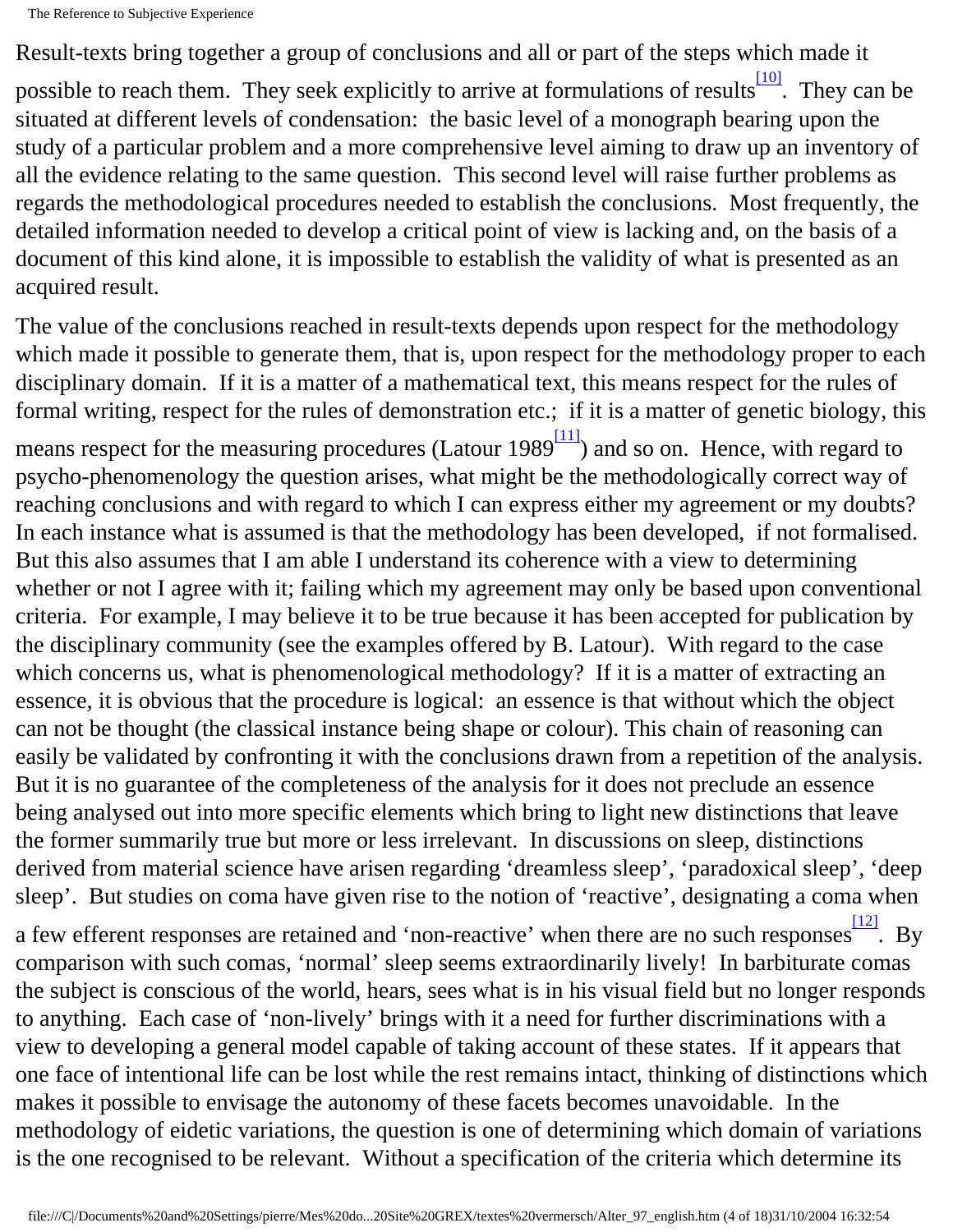limits, without a specification of the limits of the field to be explored, it seems to me that the factors which determine the validity of the analysis remain elusive, since whether imaginary or evoked this type of variation sets the stage for any validation of the procedure of extracting essences. If a methodology does indeed exist for pursuing this kind of analysis, it seems to me that the classification of the domains to be retained, the way in which one relates to them or excludes them, is a question worthy of interest.

The result-texts derived from experimentation research, whether clinical or psychiatric, can be taken into account and serve as markers for the identification of different well known properties of the object under study (e.g. with reference to neuro-physiological correlation, dream periods occur at different moments in sleep - not permanently - and to deprive the subject of them, to wake him up just when he starts to dream is profoundly disturbing), of typologies differentiating different classes of fact relating to the object with a view to establishing conclusions (grouping together of states implying a 'loss of consciousness', coma, fainting, normal sleep, sleep under medication, anaesthetics, states of hypnotic absorption, trance), to enumerating the variables under examination, to describing the parameters capable of playing a role. These classifications, these ways of modelling laws and mechanisms, are not to be accepted as such since it is precisely the concern of a phenomenological investigation to question their presuppositions and whatever remains implicit in the descriptive language employed $\frac{[13]}{[13]}$  $\frac{[13]}{[13]}$  $\frac{[13]}{[13]}$ .

<span id="page-4-0"></span>Being in possession of a global knowledge of these facts relative to a research object one wishes to tackle in a phenomenological or psycho-phenomenological manner seems to me to provide a guarantee against an elementary naiveté leading one to base one's distinctions upon common sense whereas, in this particular field, science and clinical investigation have furnished results which can not be captured by common sense (cf. Bachelard's critique of naive realism). This does not mean that one should try to know everything as a condition of being able to make a start with the task of phenomenology. In his research on the imaginary, Sartre took account of the work of the psychologists of his time with a view to critiquing them and challenging them on their failure to get to anything like an imaginary consciousness. A parallel criticism can be formulated. Both the scientist and the clinical worker run a considerable risk of naiveté with regard to the way they define their object, with regard to the inexplicit horizons in which they risk getting trapped from the start, with regard to the concrecity with which they endow their data or denominate it. The phenomenological critique of first principles remains salutary no matter how little hope there may be of using it as a propadeutic to a well founded psychology, in the Husserlian sense, rather than as a regulative critique bearing a posteriori on the results of psychological research. This critique of first principles obliges the scientist to emerge from the natural attitude which leads him to believe that his world is the world, without therefore having relativised his point of view. Inversely, any phenomenological analysis which overlooked advances in any science whose subject matter was of interest to it runs the risk of falling into the naiveté of not having taken into account the factual data which both give rise to the question and delimit the field of enquiry. The greatest risk is run by those who ignore the data relative to the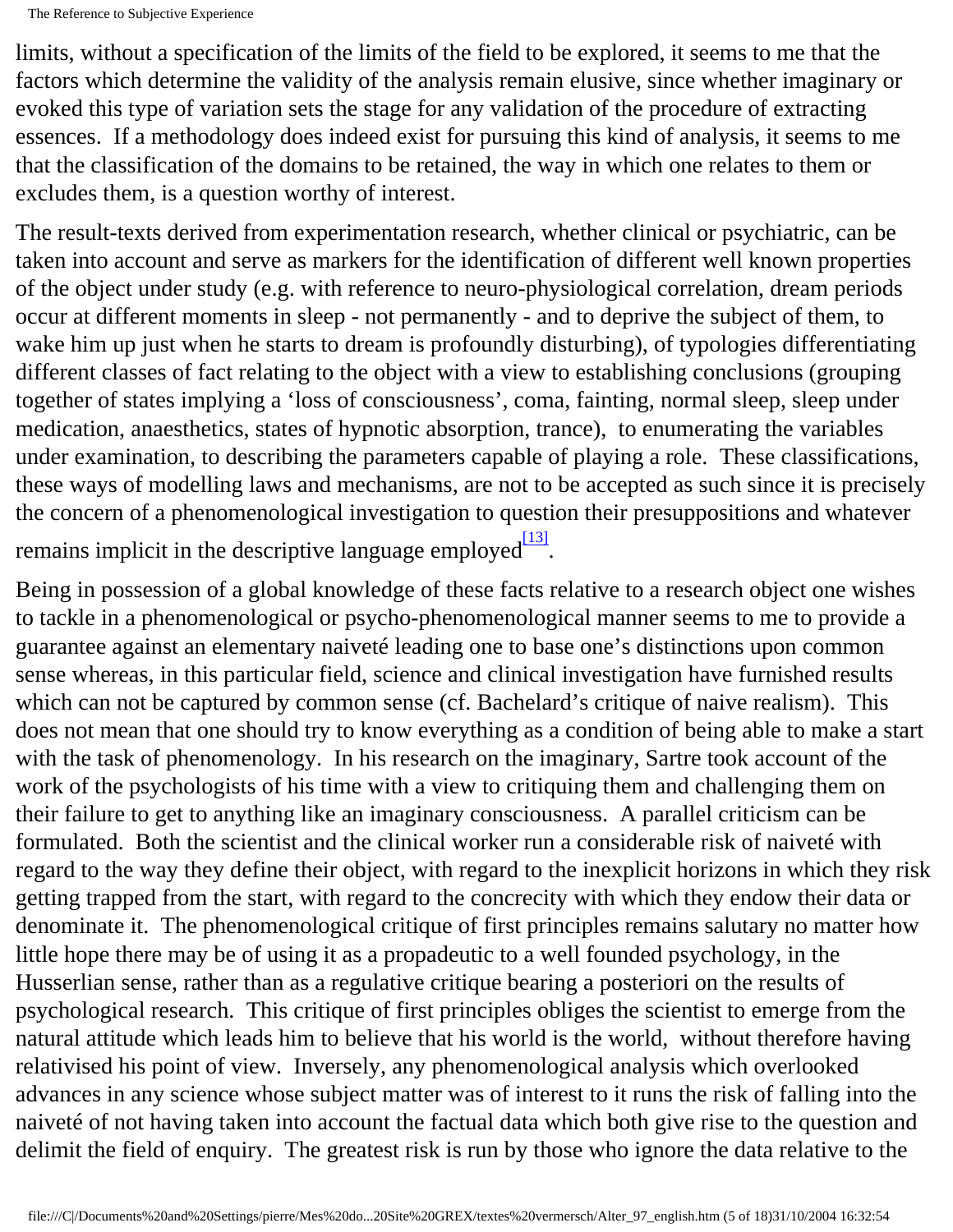sub-personal level of analysis with regard to which the subject can have no experience and about which he can have no intuition, for the simple reason that this level is attained solely by inference (for example the role of the nose in taste evaluation, which could only be brought to light by an experimental procedure which suppressed the role of the nose).

A result-text can not therefore stand by itself. It's referential employment refers back to the underlying methodological stratum which generated its results.

#### **Texts as testimony**

The following may be regarded as testimony-texts: narratives, descriptions, transcriptions of clinical sessions, autobiographical material, personal examples elaborated in the course of a result-tact. They constitute the direct transcription, unmediated by any disciplinary methodology, of the discourse of a subject. Also, and in a methodologically regulated way, they can form the first stratum for results based upon the experimental dimension. In this case they fit the rubric of what is commonly called 'brute facts': recordings of interviews aimed at the description of a determinate experience and the transcription of these oral verbalisations.

<span id="page-5-1"></span><span id="page-5-0"></span>In a number of disciplines, this kind of document lies at the root of the development of texts as results. This is the role of 'informers' in ethnology. It furnishes the material yielded by the transcription of therapy sessions or clinical interviews. It fulfils the role of testimony in a legal framework or in certain forms of history. In ethnology one is also entitled to appeal to a 'true' field journal, as testifying to the life of the ethnologists in their field of research<sup>[14]</sup>. In connection with sleep, we have a wide range of materials  $\frac{15}{15}$ , for example, the collection of the thoughts about, and the testimony of, thirty neuro-physiologists, psychoanalysts, therapists, specialists in religious studies etc. But again, the question of the reference of these texts is diverted upstream, towards their production, towards the manner in which they were generated: The spontaneity of a testimony is only a sign of its sincerity but not the unique criterion of the worth of what has been formulated, of its precision, of its more or less complete character. With result-texts we benefit from criteria of methodological propriety developed by each scientific discipline. With testimony-texts the critical tools are less evident but they appear to be just as necessary. For example, it could be argued that any direct reference to materials of transcription derived from clinical psychiatry and psycho-therapy to support phenomenological analyses is problematic. Are we entitled to exploit this material without being in a position to critically evaluate its information status? Does what a patient avows automatically enjoy the status of an authentic, sincere, true declaration? If I am to exploit these materials, to what an extent do I have to have the competence needed to enable me to be critical vis a vis the methodology of the one who collected it (the specialist in the field)? Does not the illustrative use of the basic materials of one discipline in the context of another not raise delicate methodological problems?

In the case of a discipline bearing upon experience it is imperative that we have criteria allowing us to evaluate what is formulated in relation to the experience envisaged by the formulation.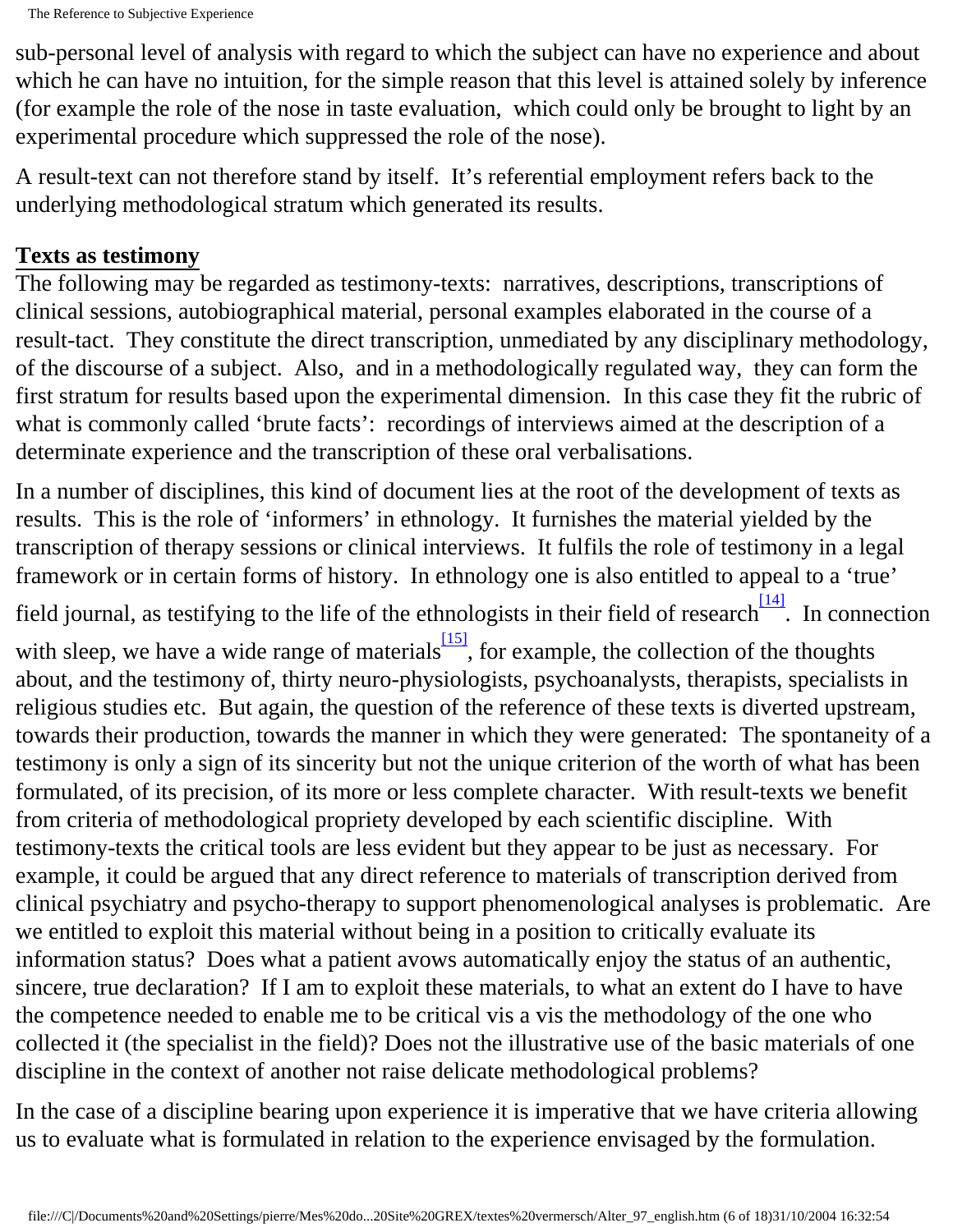For example, it is interesting to try and define the criteria making it possible to determine the relation between what is said and the experiential reference, what I have called 'the speech

<span id="page-6-0"></span>position<sup>[16]</sup>. One good approach would be to check whether the reference to lived experience is singular. In fact any lived experience is, as an actual moment lived through by a real subject, necessarily singular. If not, it is no longer a lived experience but a generalisation, an ideal object. Verbalisation with regard to singular experience and with regard to a class of experiences is not going to bring with it the same information. When a person describes a class of experiences he himself extracts the 'invariants'. He himself produces the generalisations which are the expressions of his spontaneous, implicit theories. Instead of being informed about his lived experience, we are informed about what he thinks or what he believes his experiences to be (and in consequence we have no direct information bout his own lived experience).

Even if the testimony relates to a specific lived experience this offers no guarantee that it will be formulated in a descriptive way, because it might be dominated by judgments, commentaries, subjective evaluations, that is, by a superfluity of detail concerning the context and the circumstances without teaching one anything about the experience itself.

And even if I really is a matter of testimony relative to a specified experience, formulated in the descriptive mode, therefore related to the description of this experience as such, it might be formulated at so microscopic a level as to bring with it very little original information.

<span id="page-6-2"></span><span id="page-6-1"></span>One of the most interesting examples for phenomenology is that of the examples dotted around Husserl's texts. I have not worked at a systematic an analysis of the different types of exemplification, of their role, of the use made of them by him. Others, who know Husserl's texts better than myself, will perhaps get around to it one day. But from my earliest contact with his work it seemed to me that they didn't always truly testify to the lived experiences in question or perhaps were not truly exploited as testimony but rather as simple illustration. (I am thinking in particular of *Ideas I* and *the Lectures on Internal Time Consciousness).* In the examples given by Dessanti (1992) $\frac{17}{2}$  one gets the same sense of a simple illustrative point of departure but also in the text by Besnier (1993) $\frac{18}{8}$  which deals with the same theme. The example is set up as a moment of particular lived experience (the bus going by) and then disappears without being worked up any further, and this in the interests of a theoretical discussion with regard to which one might well ask whether it was even necessary to cite an example in order to be entitled to deal with it. By contrast, the passage from the text (p. 3470 in which Besnier insists upon the difference between the presentification of the object of the experience and the presentification of the experience directed towards this object seems to me a limpid example of reference to an experience under analysis (moreover does he not pass himself off as a phenomenological psychologist on several occasions?). Only he who has practised this type of reference is in a position to distinguish between different forms of presentification and to comment upon their respective difficulty.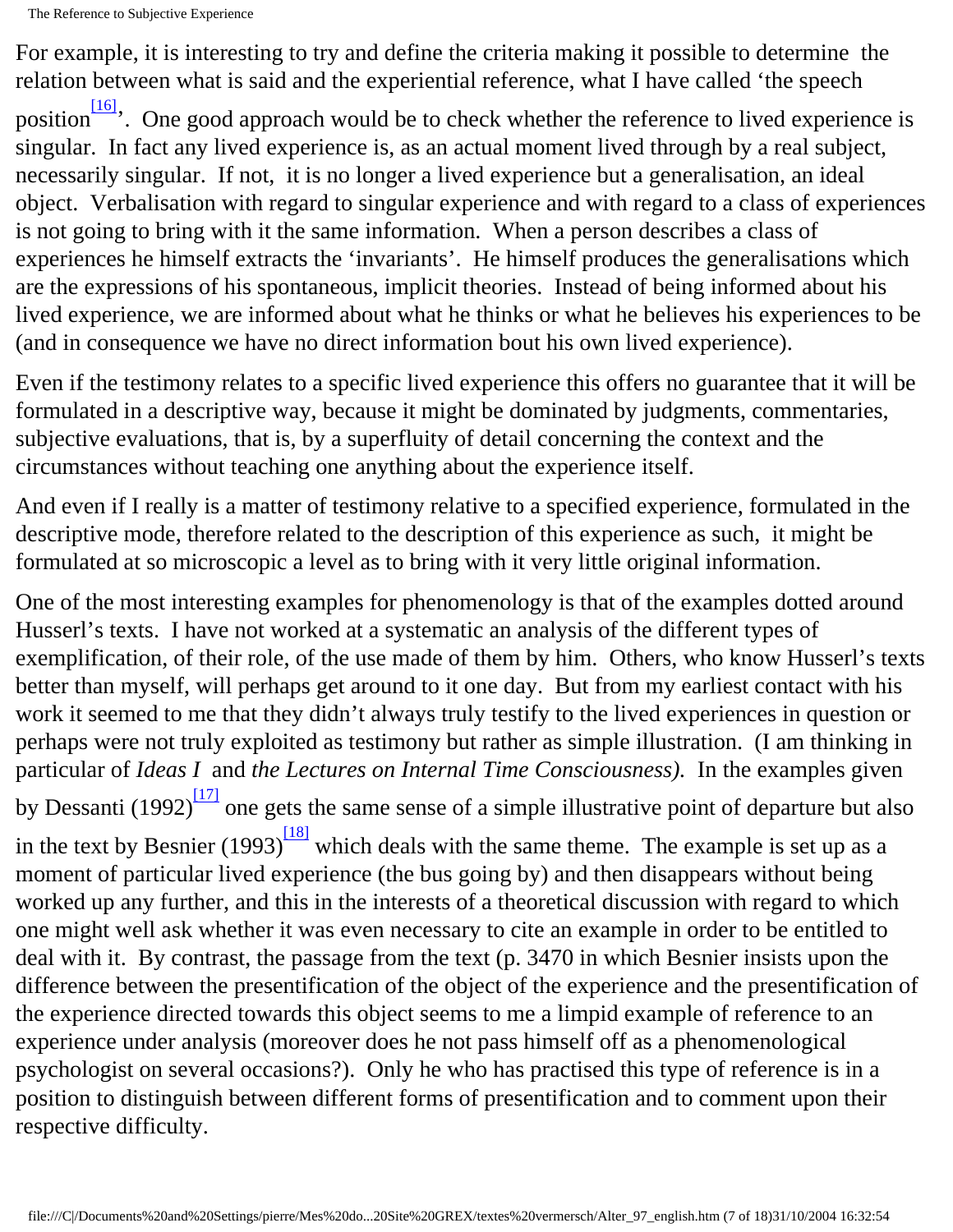Is it not the case that, from a methodological point of view, any serious assessment will have to pass by way of the production of written testimony which is complete and fully elaborated? Can one simply provide oneself with examples 'off the top of one's head'; can one work with them, integrate them into the analysis without constituting them as text? Utilising information derived from testimony-texts requires that one develop a critique of the way in which they are generated, of the type of verbalisation which produces them. In the case of reference to lived experience, we need to develop properly phenomenological instruments with a view to evaluating the interest and the bearing of testimony-texts. The act of referring can be divided up into distinct activities depending upon the nature of what is envisaged. The well-known text by Proust in which he recounts the episode of the madeleine has served as a text-object for innumerable literary and linguistic analyses. It can be envisaged as testimony-text, dealing in a very detailed and technically precise way with the manner in which evocation takes hold once the sensorial trigger opening up access to concrete memory has played its part. To be sure, the testimony is rationalised and in part reconstructed (we know of several versions of this passage made available by its preliminary sketches), but even then it attests, if not to the lived experience itself, at least to notions which could only have been derived from the lived experience. From a third point of view it functions as a result-text in which he expounds his theory of recall in reference to the example in question.

### *Reference to the reality-pole: Experimenting and Experiencing*

To give priority to the pole of reality is to refer to facts. The first distinction operates between the third person and the first person point of view. In scientific practise this corresponds to the difference between experimenting (it's the researcher who sets up the experimental project, who is the experimenter; he conducts his experiments; he is absent, in person, from his own set-up (or so he thinks) and experiencing (the fact of turning one's attention to lived experience, towards subjective experience, that to which the subject can have access at the time or even after having experienced it). This distinction does not depend upon the type of object under examination but upon the way in which it is envisaged or upon the methodology put into practise by the researcher (it's true that this circumscribes the type of object of research which can be given).

The psycho-phenomenologist envisages his object from the first person point of view but disposes of complementary source material linked to the collection of information in the second person.

From the first person point of view, researcher and intimate witness fall together. The second person point of view relies on the possibility of gathering, by means of verbalisation, the first person point of view of someone other than myself, someone other than the researcher. We can then compare our descriptions, enjoy the possibility of inter-subjective validation, confrontation. He may also be nothing more than an informant who is ready to describe and to share his subjective experience.

In the first person point of view I distinguish between the objective of the reflected act and the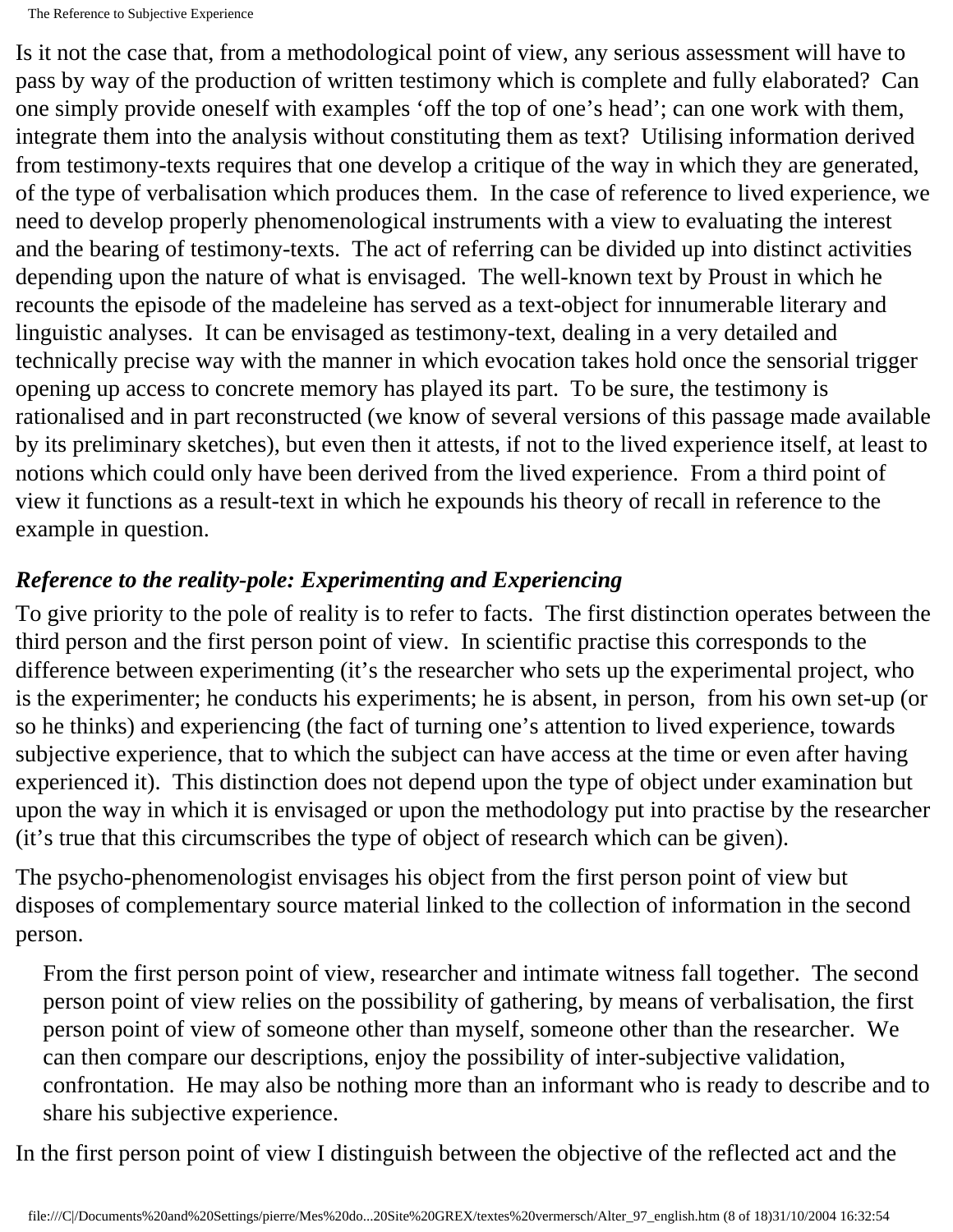<span id="page-8-0"></span>objective of the reflecting act. Access to lived experience depends principally upon the putting into effect of reflecting activity<sup>[19]</sup>, for reflected consciousness only affords an intermittent and partial awareness of our lived experience. Lived experience is, to a large extent, both transparent to the one who lives it and , at least initially, opaque to the one who seeks to reflect upon it. In consequence, access to one's own experience presupposes an act of apprehension which takes place within the interior gesture of the reflecting act.

Gaining access to this lived experience and., even more, describing it once the reflective act is operative, are expert activities which have to be learnt, and which can only achieve precision and stability through assiduous practise. In other words, this brutally narcissistic epistemological rupture has to be accepted. What is most intimate in the very act of living it is not given to me as a piece of knowledge, neither immediately given (it has to be developed) nor spontaneously given (the interior gesture has to be learnt) nor easily given (one has to work at it and often the lived experience eludes my clumsy efforts to seize it).

One practical field in which this data is very apparent is that of psychotherapeutic cure. An important part of the work is devoted to teaching the patient to relate to his interior world in a precise way, to construct and improve the mental gestures by means of which he takes note of his emotions, his thoughts, his secondary thoughts (those which slip beneath the threshold of his principal thoughts and which often contain the expression of reticences, refusals, resistances). He learns to let go in order to release free associations and to express them without censorship. Another example: In the field of practical analysis, of the analysis of learning difficulties, this problem is encountered in a massive way: the absence of any spontaneous or immediate ability to relate in a precise and detailed way to one's own experience. In these applications the lack of expertise on the part of the patient, the professional or the student can be made up for by a complementary expertise on the part of the psycho-therapist or the trainer who teaches interview techniques, who intervenes by guiding the patient towards his subjective experience as also towards the expression of it. Over a longer time period (two or more years at least in most cases) it is possible to teach the other to develop these mental gestures in an autonomous fashion. This comes down to developing a competence for auto-mediation: teaching the individual how to treat himself as an other and to do it as well as an other would do it for him.

Lived experience is not automatically cognised but it is at least possible for it to be so. Making it possible for lived experience to become conscious presupposes a learned expertise and/or a no less expert mediation.

This capacity for becoming conscious accentuates the importance of the methodology needed for attaining access to experience.

<span id="page-8-1"></span>If lived experience is not given immediately, easily, then what are the conditions regulating access to my own experiences? Methodologically, these conditions are not going to be evident of themselves $\frac{201}{20}$ . They will have to be created, decided; all kinds of choices have to be made.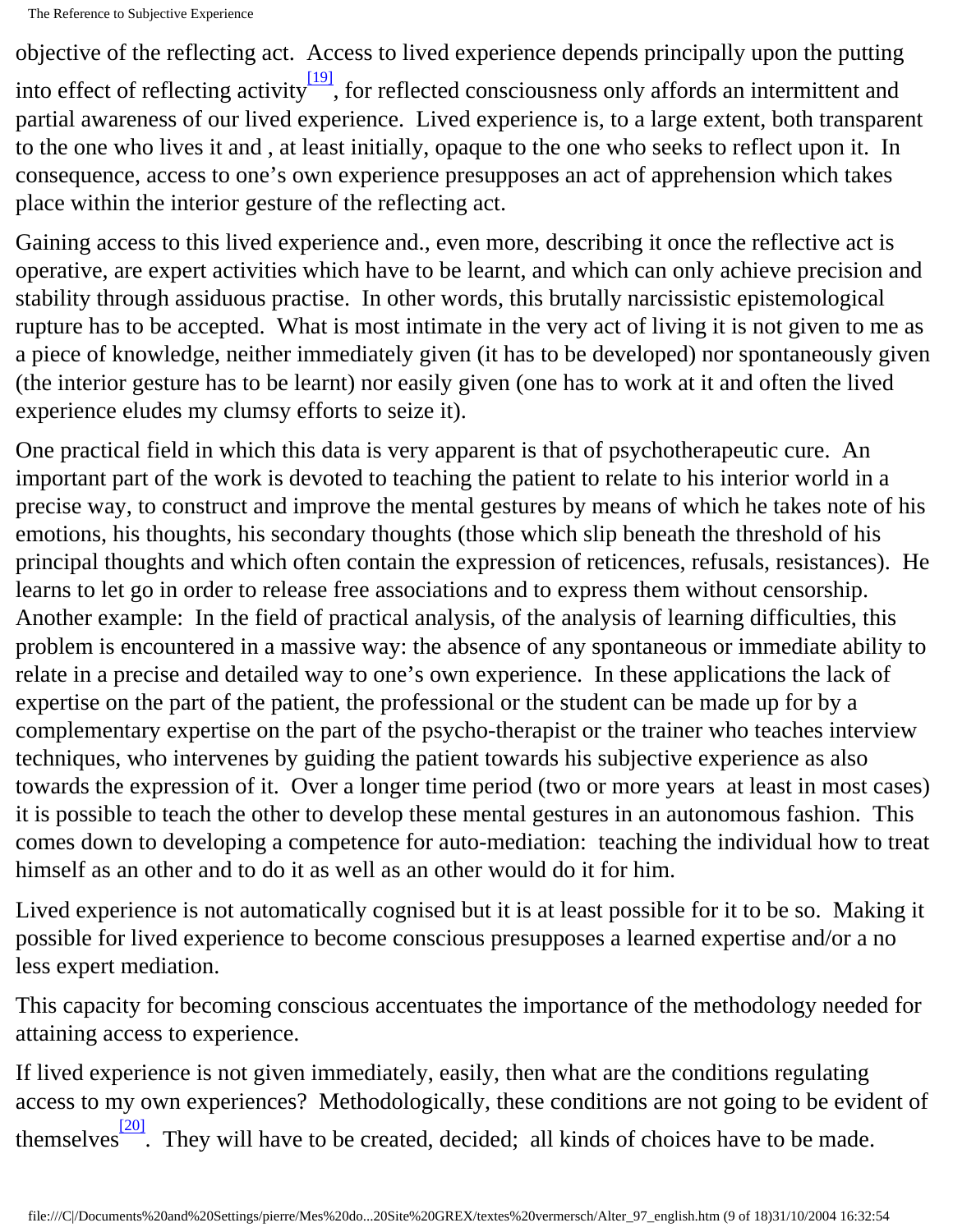With this range of choice, risks of confusion appear concomitantly. I am going to draw upon the presentation of these risks to develop certain important points. This way of proceeding does not exclude the need to describe intrinsically the reflecting activity which is mobilised thereby, the different possible mediations needed to effect it, all of them factors which I have gone into elsewhere, either alone or in collaboration with others. The advantage of describing the risks of confusion is that it hereby becomes easier to highlight the methodological points which might otherwise appear self-evident but which in practise present real difficulties.

Risk 1: confusion in the means of access. Lack of distinction between understanding and experiencing.

In the gesture of referring oneself to one's own experience the principal risk is that of confusing the knowledge (reflected) that I have of my experience with intimate access (reflecting) to this experience from an authentically first person point of view. It is very easy for thought to isolate a little bit of experience and to intellectually construct extrapolations, commentaries, fantasies regarding what this item is or can be. And all this without taking note of the shift in the referential relation. Acute attention to the exercise of one's own cognitive activity is needed in order that this slippage should remain limited (it seems to me impossible to avoid it altogether), with a view, for example, to identifying the moments when I cease to refer to the lived experience itself and substitute for it an idea, what I know or assume regarding the experience. It is not a moral question but a question of competence and practise. He who draws a table spontaneously draws it as he knows it to be: rectangular. In fact, he has to learn to see the table just as it appears, together with the recessional lines which guide the determination of the deformed parallelogram which corresponds to what one analyses. The perception of colour values, in particular the colour of shadows, is the result of an expert training. These examples have been brought up to show that perception, the description of our own experience, presents equivalent and even worse difficulties, since the means of control are more indirect as a result of the fact that they bear upon reality which is unobservable from the outside and which consequently remains private.

This, for example, is what motivates my resistance to admitting that the perception by adumbrations which characterises Husserl's analysis of visual perception is as simply and obviously identified in perceptual experience as Husserl leads us to believe.

I hold that the difficulties involved in experiencing it are seriously underestimated.

• Difficulties which derive:

1) from the need to establish in advance the ability to operate the reflection of a perceptual act, of any moment of a perceptual act. The analysis of the putting into operation of the reflective act which has already been undertaken should however suffice to alert the reader to the difficulties involved in operating these two reversals - the problem of letting go which is assumed to have been resolved.

2) and in correlation with the absence of any awareness of the fact that I do not dispose of this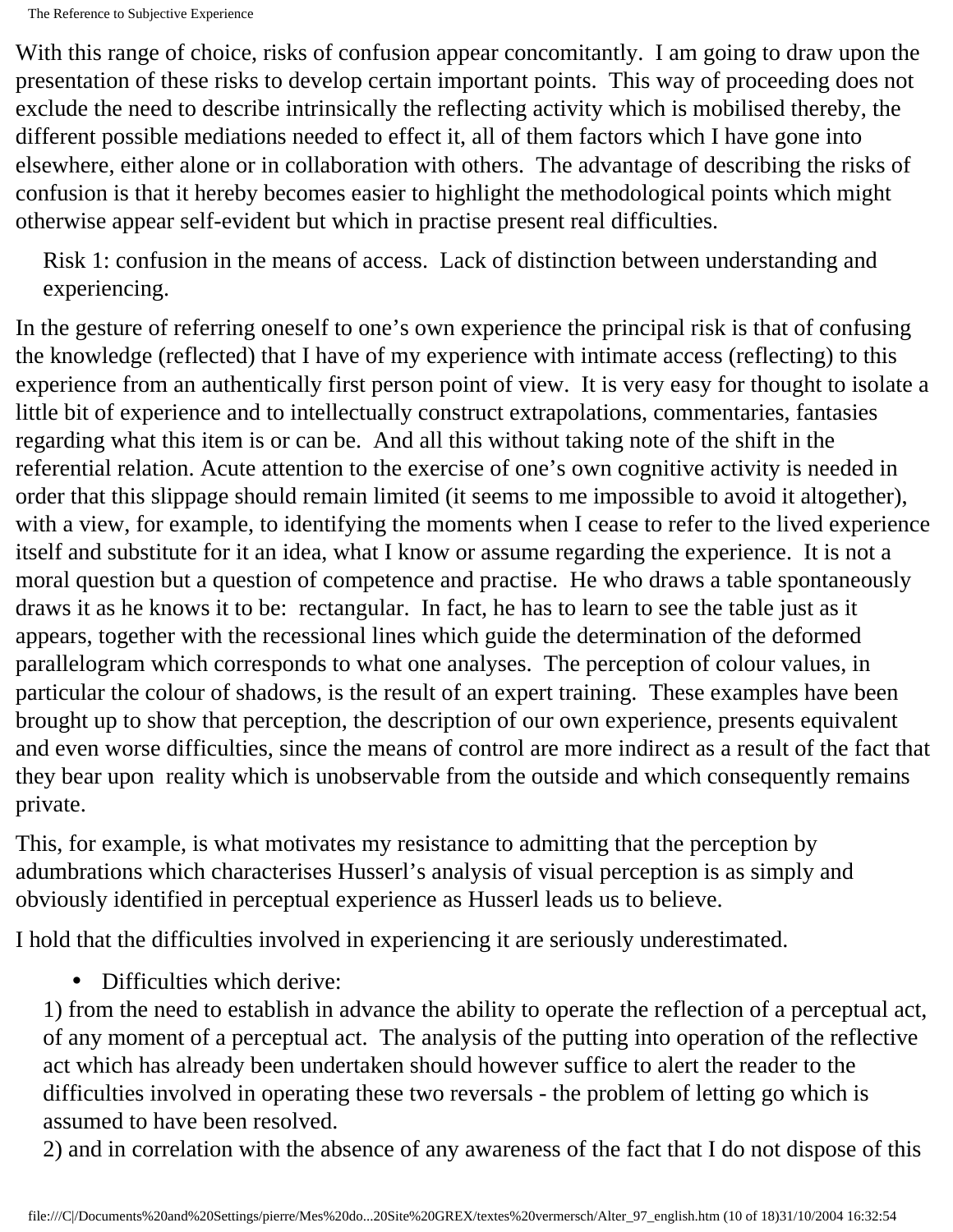capacity from the start, the fact that I have to develop it, practise it. Why should I go to the trouble of learning a competence which I am not aware that I lack? But then, what is required in order that I discover that it does not form a part of my existing know-how? The experiential dimension perhaps?

3) from the obstacle constituted by the fact that I immediately understand the idea in accordance with which I do not see the whole object at one and the same time and that necessarily it is only a part which is perceptible at any given time; that I immediately understand that seeing the whole object would not only require of me that I turn around the object or that I turn it around in front of me, but also that binocular vision has to be coordinated, and this while changes in the position of my head and lighting conditions prevent the perceptual spectacle remaining unchanged. All this is relatively easy to understand and follows from a trivial logical necessity.

The risk consists in my acquiescing in your idea of an outline without however experiencing the way in which my perception is only sketched out in outline.

The risk consists in my conceding all this intellectually without seeking to verify it in my experience of perception.

Then there is the risk that, although I only dispose of an idea, a concept, a piece of information bearing thematically upon experience, I nevertheless believe I have experienced it! As if talking about experience actually gave the experience of the experience under discussion! Even though the only experience I have is that of talking about the theme of experience.

4) from the subtlety of the criteria allowing me to distinguish between intellectual comprehension of, and a reflection upon, an experience (the experience itself is persistently had in a pre-reflective fashion)

Doubtful external criteria: It is not because a person warmly approves what I have said that he or she has experienced it, for certain non-verbal signs (lighting up of the face, smiling, positioning of the head can also corroborate the fact that the experience has been had (the experiential discovery is always a cognitive shock, making way for signs of conscious apprehension). It is sometimes possible to find linguistic indicators, forms of narrative which can corroborate the fact of experience.

Internal criteria: (how I recognise for myself that it's an experience and not just a simple intellectual comprehension): The ability to take internal criteria into account assumes that the problem has been resolved. He who knows how to identify these criteria for himself already has the competence for practising the reflective act, already has the experience of the reflective act, already knows what it is to experience as a form of self-referral! The distinctions, the criteria, the recognition of the risks of confusion in putting into operation a methodologically regulated reflecting act, presupposes the mastery of this very methodology, at least to a minimal degree. But being on the way may still be confused with the creation of the way.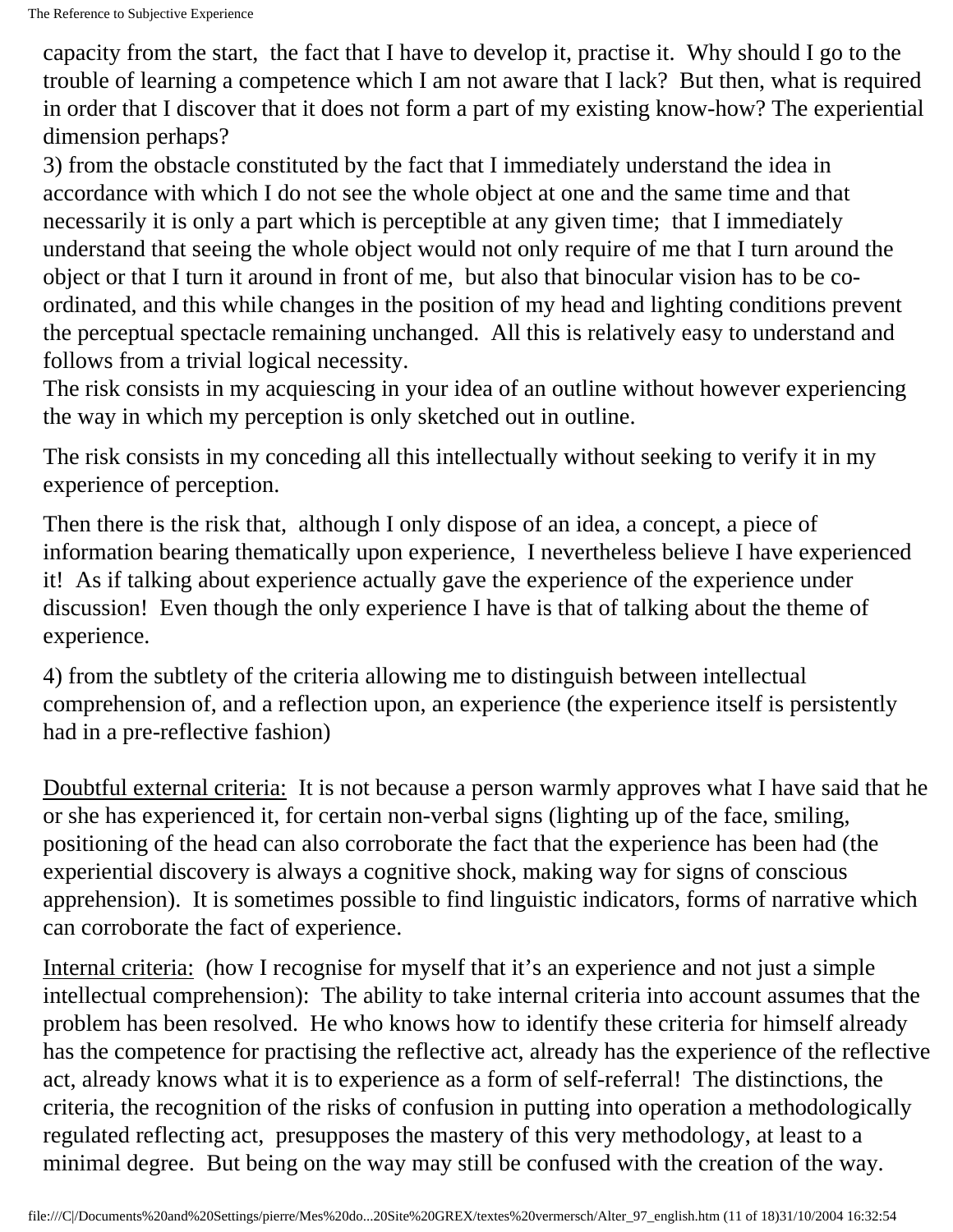With regard to the subject matter, methodological scepticism confuses the absence of a way with the impossibility or possibility of finding the way, or even of creating a way.

<span id="page-11-0"></span>Understanding intellectually and experiencing are two different things which can complement and support one another. As Piguet puts it  $\frac{[21]}{1}$ , 4447: 'first rule of realism: the primacy of the real over thought; second rule: the principle of the illegitimacy of passing from thought to reality - the fact that I genuinely recognise the real does not permit me to deduce therefrom the existence of this reality in the logic of realism.' By which the author means that the mere comprehension of a phenomenon provides no guarantee that this phenomenon actually exists.

Moreover, the act of reflecting upon my perception tells me nothing unless and until I carry it through (that I carry it through myself! May I again insist upon the fact that I am the only one capable of living through my own experience - on condition that I actually do it!)

Risk 2: not envisaging the experience as singular but as general.

Aside from the difference between understanding, knowing about my experience and experiencing it, therefore in relation to the act through which I refer to an object of research (an aspect, a moment, a type of subjective experience) it is important to discuss the delimitation, or the modes of delimitation, of the object envisaged.

The lived experience is singular, if not what?

What is essential from my point of view is the fact that if one envisages a lived experience (or any facet of it which can only manifest itself in a given lived experience), it can not be envisaged otherwise than in a singular apprehension. A lived experience which is not a singular moment in the life of a specific person is not a lived experience! It is a kind, a class of experience, a generality and as such has changed its status. It is no longer lived through but has become thought about (a certain) lived experiences.

What is at stake is the quality, the preciseness of the information which the subject can generate with regard to his own experience. The procedure consists in getting back, in a certain way, to the point of departure of any possible abstraction relative to subjective experience, therefore, to establish the conditions needed to obtain the most original access possible. This can only be a tangential approach because it is impossible to suspend those pre-reflective horizons which are necessarily present. The objective is to get back to the conditions of (an) access, then to a description which minimises the risks of a priori generalisations, generalisations which arise when what one gather is not a description but naive (or even sophisticated) theories developed by the subject

<span id="page-11-1"></span>In presenting this need for singularity I have argued for a methodological option. In seeking to embody the practise of research, one has to reverse that of language and ask how, in the intimate experience of apperceptive access to my experience, I am able to identify the indicators, the criteria of the vivacity of the presentification, of its singular temporal index $\frac{[22]}{[22]}$ .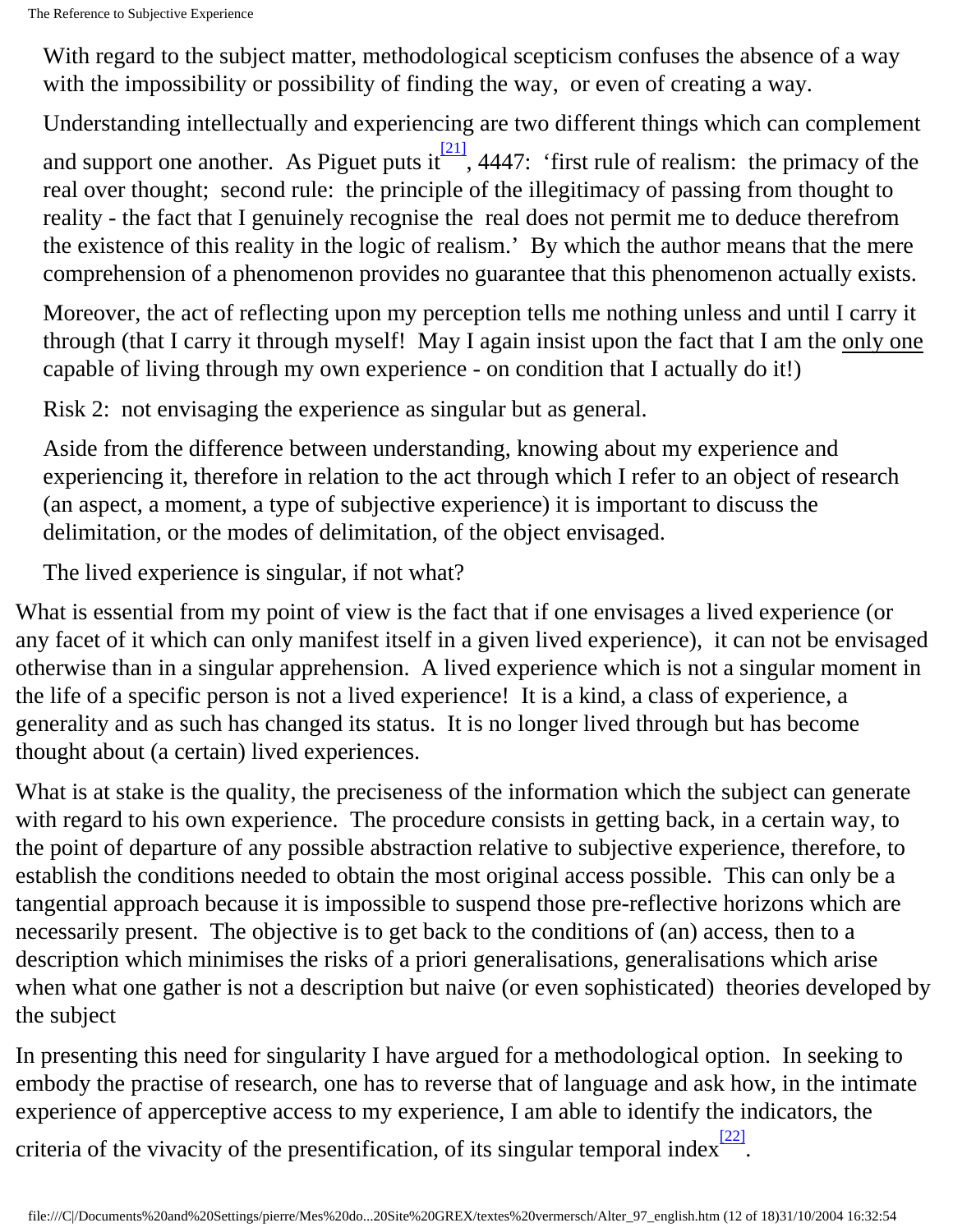Risk 3. In the case where my access comes after the experience: confusion of the memory of an experience with the presentification of a past experience.

In what I have written so far I have not distinguished between access in the present and retrospective access. Or rather, I have implicitly accorded priority to the dimension of the present, especially in analysing what seemed to me to constitute the major risk: confusing 'understanding' with 'experiencing' while knowing that the first does not necessarily imply the second and that the second does not necessarily imply the first, and even that the two are possible together.

In the context of retrospective access, it seems to me that there is a risk of confusing a haphazard access to scraps of past experience evoked in flashes which I do not go into in any depth with the evocation of a past experience in a lively fashion, right up to its vivid presentification. For example, I am engaged in the process of analysing materials making it possible for me to clarify the different ways available to me of referring to materials with a view to analysing them (the actual situation of the one who writes). Referring carefully to singular experience demands an effort and an attention which is not self evident. I succumb quite easily to the temptation to complete certain vague memories with reconstructions which introduce a coherence which satisfies my habitual writing criteria. The absence of any retrospective experiential reference which has been carefully elaborated (in the sense of having been presentified with clarity and fully thematised) means that I can easily slide into systematisation and that, without even being aware of it, I pass over to the pole of the reflected (and no longer of the reflecting). To be sure, on occasions this oscillation is legitimate. With equal certainty it can be said that no experiential thematisation is possible outside the context of my conceptual framework whether conscious, preconscious or non-conscious.

It seems to me that what is at stake is the need to distinguish the descriptive dimension, constitutive of elements entering into the analysis, from the dimension of interpretation, of synthesis and of integration. Not as though they can be formally distinguished (as if every description already contained certain formal elements by which it is organised and without which it would not be possible). However, it is possible to bring to light a tendency to privilege description, to accommodate it. Not that we need to suppose that there exists a real which has first to be described; rather we should take as our point of departure our responsiveness to the real (in the spirit of what Piguet had in mind when he wrote about the semantic reversal of what determines the meaning of those works which are going to be used to develop a knowledge of the singular). A quote from S. Weil  $(1977)^{\frac{[23]}{3}}$  seems to me to illustrate this objective quite well: ' Thinking should adopt towards all particular and pre-formed thoughts the point of view of a man on a mountain who, looking ahead, sees forests and plains all gathered beneath him but without really looking at them. Above all the thinking must be empty, awaiting, looking for nothing but ready to receive the object exposed to it, in its naked truth.' P. 92.

<span id="page-12-0"></span>Risk 4: The absence of a full thematisation of experience conceals the impreciseness with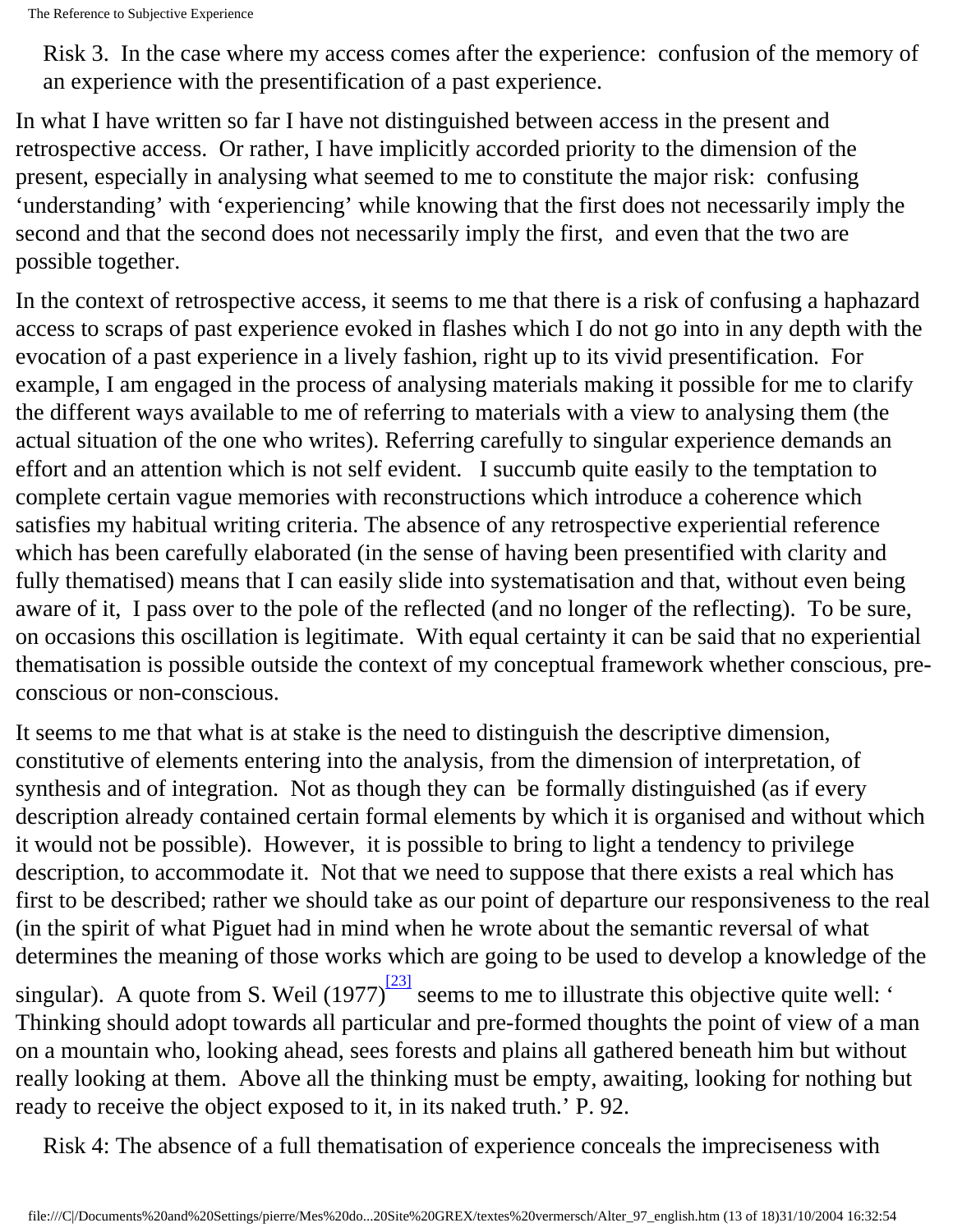which the examples are exploited and leaves us on this side of the epistemological rupture.

The question of gaining access to subjective experience presents a number of methodological problems. Once these have been overcome others appear relative to the exploitation of this access in the context of the research. This mode of access may allow me to presentify my lived experience in such a way that I am sure of what I have gained access to. But its utilisation in the form of evocation seems particularly inadequate from the point of view of the methodology of reference to examples. The long and difficult experience of psychologists in this matter shows that the distortion of memory is very rapid and almost imperceptible. It is possible to representify the experience of reference at each new work session. But for the sake of methodological clarity it seems important to produce a thematisation of this experience.

Then again, if I do thematise it (if I put it into words), am I going to do it as a complete act, entirely on its own? When I set about it, at best I come up with a description of my lived experience, with or without the help of a mediation. Or as a partial and complete act which simply serves to exemplify certain points of my analysis.

Producing a full act of thematisation encumbers the task of the researcher, multiplies the time needed to constitute the reference materials. It is a serious draw-back, one which should not be encouraged. At the same time, this act of elaborate description makes it possible to continue referring to one's experience of the external world across time and to verify that what the researcher interprets or analyses is really contained in his description. The constitution of a complete description creates a healthy resistance to the over-hasty assimilation of an example to a theoretical idea. In the spirit of an intersubjective validation of is claims, such a full and complete description offers the possibility of being compared with other descriptions and of crossreferencing wherever there is divergence.

The idea of a full description should not be taken as a static and absolute norm. The properties of such a description will be a function of the objective of the research, of the themes which are given priority. More, right from the start it may be assumed that the properties of a full description which, as such, is methodologically adequate to the realisation of a piece of research, have still to be determined. Once again we have to recognise the need to follow a logic of trial and error.

In addition, the very fact of producing a description deepens our understanding of access to experience, brings to light different planes of description, draws attention to what is implicit, contained at a fragmentary level of he description. It might be interesting to draw a comparison between a description and a plan based upon a model. One can have an object before one's eyes, know how to recognise it without hesitation and not know how it is put together. In working up a plan the proportions of the object are disclosed, its outlines, its shadings, its different textures, the varied reflections emanating from its surfaces. The very fact of reproducing the object in this kind of detail lets it be given and uncovers what was not seen even though present in the visual field. In his excellent book: *L'enfance d'un dessinateur,* Viollet-le-duc gives us some very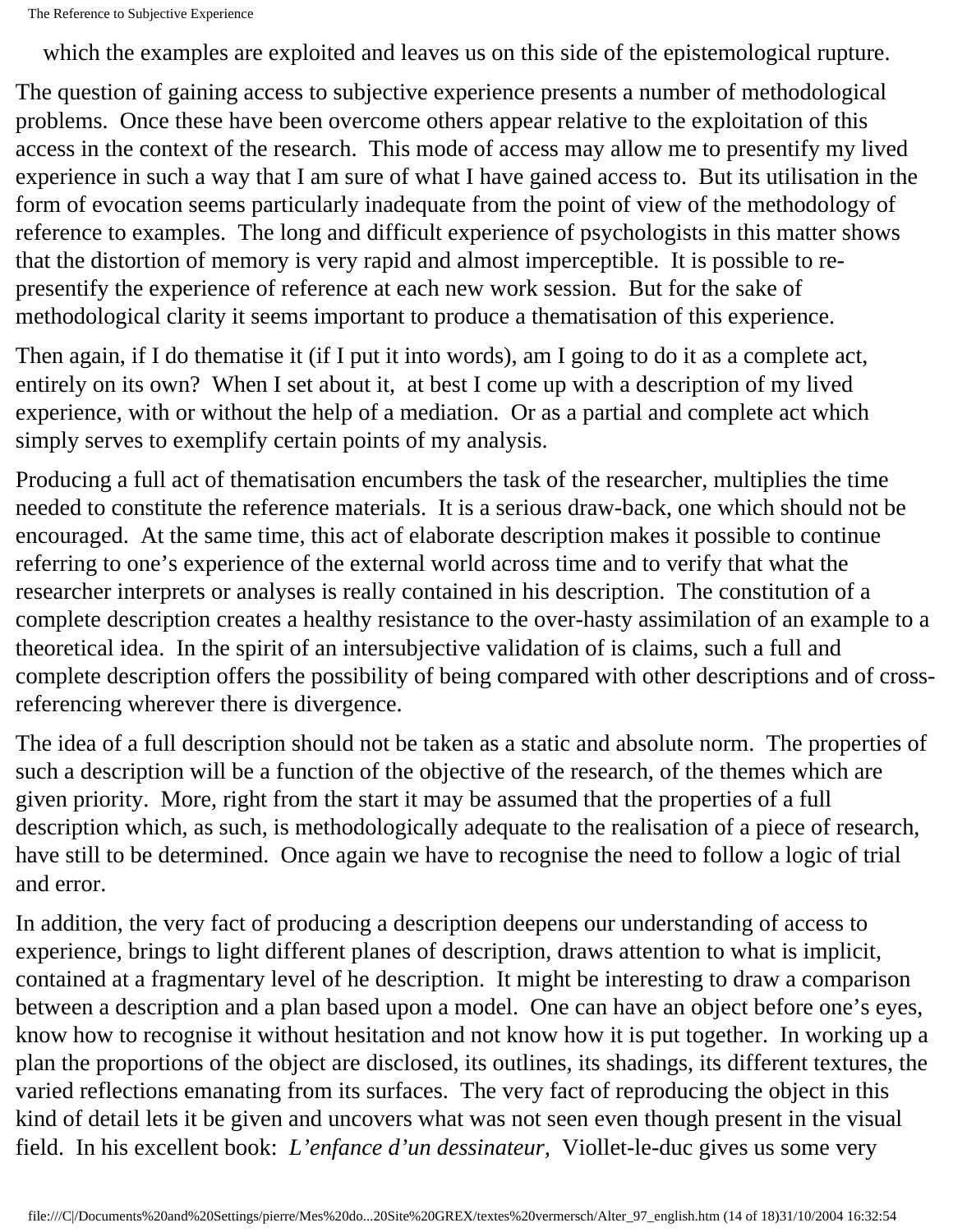interesting descriptions of these stages of the discovery of the object. The description of an experience from the qualitative standpoint of its temporality, of itself serves to disclose it. The mediation of an interviewer makes it easier to detect the implications linked to the lack of detail, to the absence of a stage which has been overlooked. But unlike a plan, where the blue-print and its model co-exist, and on the basis of which a comparison between them becomes possible (and again, even for the expert eye of an artist artificial aids are needed to help with this comparison: holding the drawing back to front, looking at it in a mirror etc), in the case of the description of a lived experience the comparison can only be made by trying to renew, to revive the presentification. The model is not stable; it owes its permanence o my attentiveness and my ability to evoke it. Globally, the description, just like the sketch or the fact of knowing how to sing a piece of music, brings with it a structuring of the continuum into discrete units. They help to effect the passage from a whole given in a spontaneous fashion to a verbalised succession of discrete elements organised by temporality.

In the context of psycho-phenomenological research I argue strongly in favour of the development of a full description of the referential experience.

So much should by now be clear. What is most important for this presentation is the development of the reference to the experiential pole. A development with regard to which methodological questions remain central - for the moment - since we are in a logic of trial and error.

Regarding the experiential pole, once the question of access has been posed, the dominant question concerns the theme of the description, since there certainly has been a putting into words of what we gain access to in our subjective experience. But precisely this question relating to the description bears directly upon the question relating to the segmentation of that lived experience which has been subject to reflection. All kinds of criteria of segmentation suggest themselves to us: the objects, the locations, anything that can be discriminated in a naively evident way in worldly objects. The temporalisation of the 'and so on' can even conceal the points at which I split up the episodes. The language employed itself set up distinctions, breaks, separations, fragmentations which, in the first instance, escape my grasp. The designation of the unities with which the description has been charged poses formidable problems: either it introduces properties linked to language and which are not recovered in experience or one is held up by the absence of categories in terms of which to think the fragmentation of an act, of a property lived through as an indivisible whole. The questions posed by the practise of the description, by the elaboration of descriptive categories, the invention of descriptive vocabularies or procedures of substitution seem to me the questions which now most urgently require examination.

#### **Elements for a Conclusion**

Reference in the mode of object-text is only relevant to psycho-phenomenology to the extent that it constitutes a stage, otherwise it is more pertinent to the history of philosophy in general or to a hermeneutical discipline. Referring to result-texts seems to me inevitable if phenomenological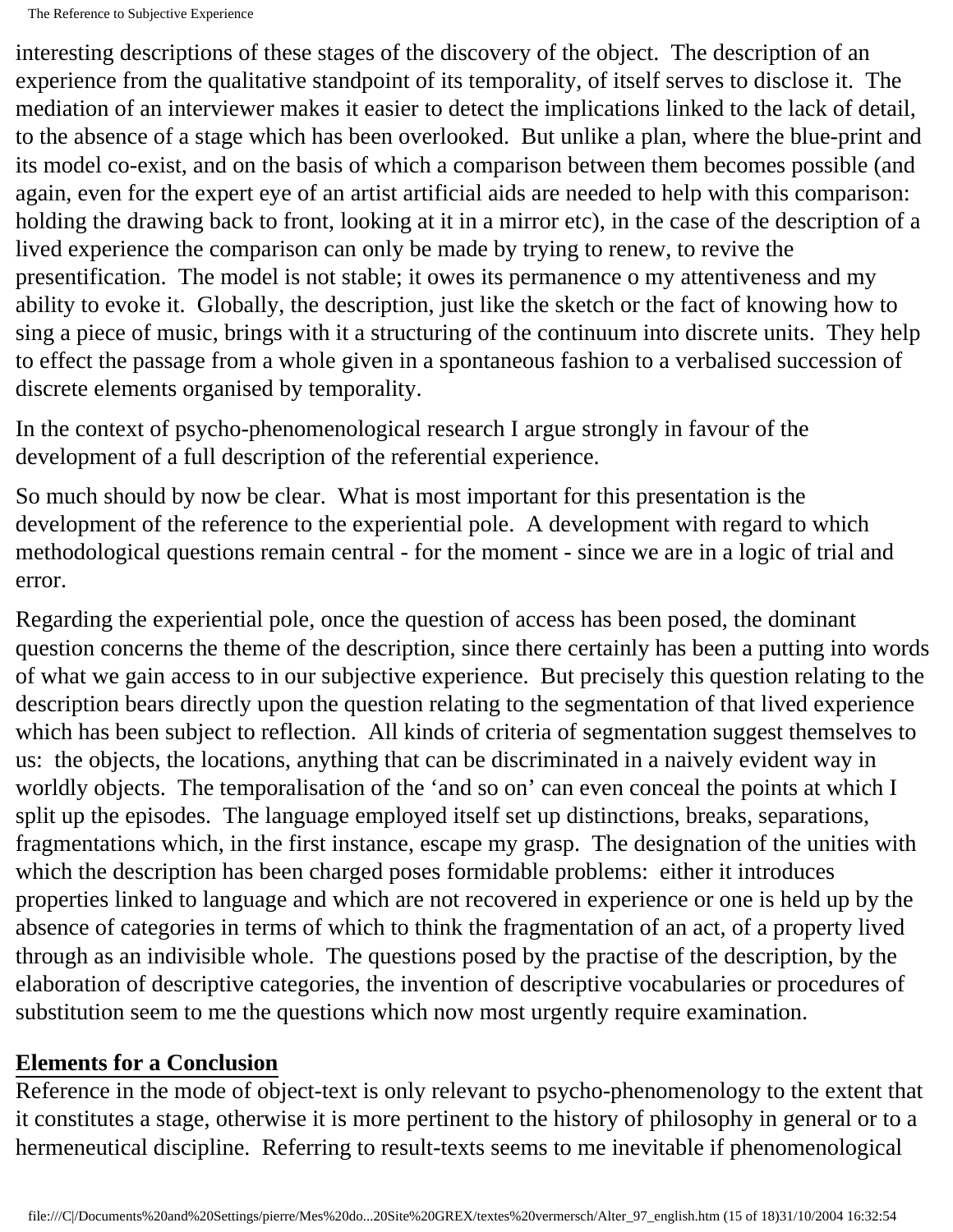analysis is not to remain just as irrelevant to contemporary natural and mathematical science as to works of philosophical research. Reciprocally, a psychologist or neuro-physiologist interested in the reference to subjective experience would be unwise to ignore Husserl, Sartre, Merleau-Ponty, Henry etc. And from this I conclude that it would be well worth while setting up interdisciplinary research teams.

However, relying exclusively on result-texts would seem to me to station the researcher in a position of reflective elaboration and so to emphasise the ideal over the experiential pole. But for both phenomenology and psycho-phenomenology, achieving the right balance between methodology and the disciplinary domain is one of the most difficult issues to settle. On the one hand, as an empirical science linked to the first person point of view, psycho-phenomenology is preoccupied with the question of access to actual lived experience and seeks to solicit a description of it and, in the first instance at least, there is a deficit of this kind of data, a deficit regarding the formalisation of a methodology capable of acceding to it and describing it. On the other hand, transcendental phenomenology and, to a lesser degree, intentional psychology or pure psychology or again phenomenological psychology in the sense in which Husserl used these terms, seems to me to be heavily rooted in the ideal pole. As a matter of principle the demarcation might appear to be simple but as soon as intentional psychology takes account of an object bearing the same name as that attributed to it by psycho-phenomenology, the very divergence in the respective weights accorded to the ideal-experimental pole leads to different analyses and precisely there where it might have been better to move towards a co-emergence. But transcendental phenomenology does not seem to be spared this tension between ideal and experiential pole. Only a descriptive analysis of the practises of research (real, actually lived through by a philosopher or psychologist at some moment in his life) relevant to these different disciplines will make it possible for us to distinguish what belongs to the order of principles and what to that of effectuation.

It seems to me that in seminars reference to the examples upon which one relies is often made in a rather imprecise way, a way which can obscure their referential value and therefore the value of the arguments which they make use of. It is not my intention to promote any norm or 'methodologically correct' procedure but rather to convince my readers of the need for a clarification and a modification of our methodological practises with a view to making the epistemological break, which any analysis of experiences presupposes, appear more clearly. The divergence between our familiarity with our own lived experience and the expertise that has to be developed to gain access to it, to furnish descriptions of it, which makes it possible for us to refer to it in a precise and detailed way, remains a constant source of potential confusion. Perhaps no other discipline encounters as much difficulty in adopting an expert attitude towards its object because hardly anything seems to us as intimately evident as subjective experience.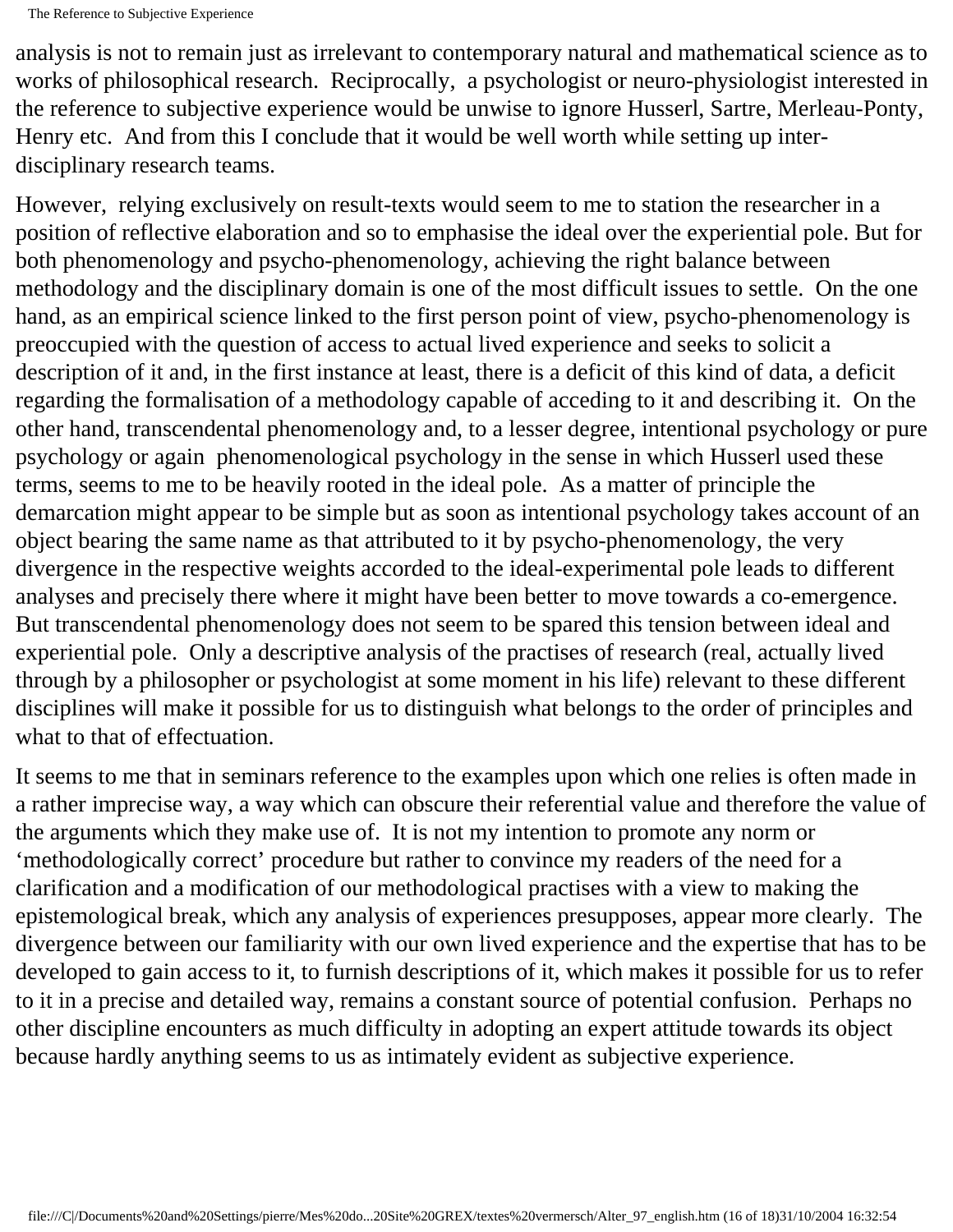<span id="page-16-0"></span>

| $\rm \Xi{}$ |                                                     |  |  |
|-------------|-----------------------------------------------------|--|--|
|             | Deparz, $N_{1}, \ldots$ . Les voies de la reduction |  |  |

<span id="page-16-1"></span>[\[2\]](#page-1-0) Husserl, Lectures of 1925

<span id="page-16-2"></span>[\[3\]](#page-1-1) A first seminar on this subject took place in 1995, which showed the extent of the work to be done. A further seminar was dedicated to this theme in 1997/8.

<span id="page-16-3"></span>[\[4\]](#page-1-2) Vermersch, P., (1996), Pour une psycho-phénoménologie, Bulletin de GREX, 13, 1-16.

<span id="page-16-4"></span>[\[5\]](#page-1-3) Multiple risks: in confronting phenomenological philosophers who, in discussions with experiemntal psychology, have rarely been listened to in the past; in being misunderstood by psychologists themselves who are not convinced of the interest in taking up the first person point of view.

<span id="page-16-19"></span><span id="page-16-18"></span><span id="page-16-17"></span><span id="page-16-16"></span><span id="page-16-15"></span><span id="page-16-14"></span><span id="page-16-13"></span><span id="page-16-12"></span><span id="page-16-11"></span><span id="page-16-10"></span><span id="page-16-9"></span><span id="page-16-8"></span><span id="page-16-7"></span><span id="page-16-6"></span><span id="page-16-5"></span>

| [6]         | Ricoeur is very precise on this point concerning the motives which have governed his choice of texts. |
|-------------|-------------------------------------------------------------------------------------------------------|
| $\boxed{7}$ | Husserl, E., (1930-32)                                                                                |
| $\sqrt{8}$  | § 12 of Lectures on the Phenomenology of Time Consciousness.                                          |
| [9]         | Depraz, N., reference to research texts.                                                              |
| $[10]$      | for example on the theme of sleep, Hobson J. A., (1992)                                               |
| $[11]$      |                                                                                                       |
| $[12]$      |                                                                                                       |
| $[13]$      |                                                                                                       |
| $[14]$      |                                                                                                       |
| $[15]$      |                                                                                                       |
| $[16]$      |                                                                                                       |
| $[17]$      |                                                                                                       |
| $[18]$      |                                                                                                       |
| $[19]$      |                                                                                                       |